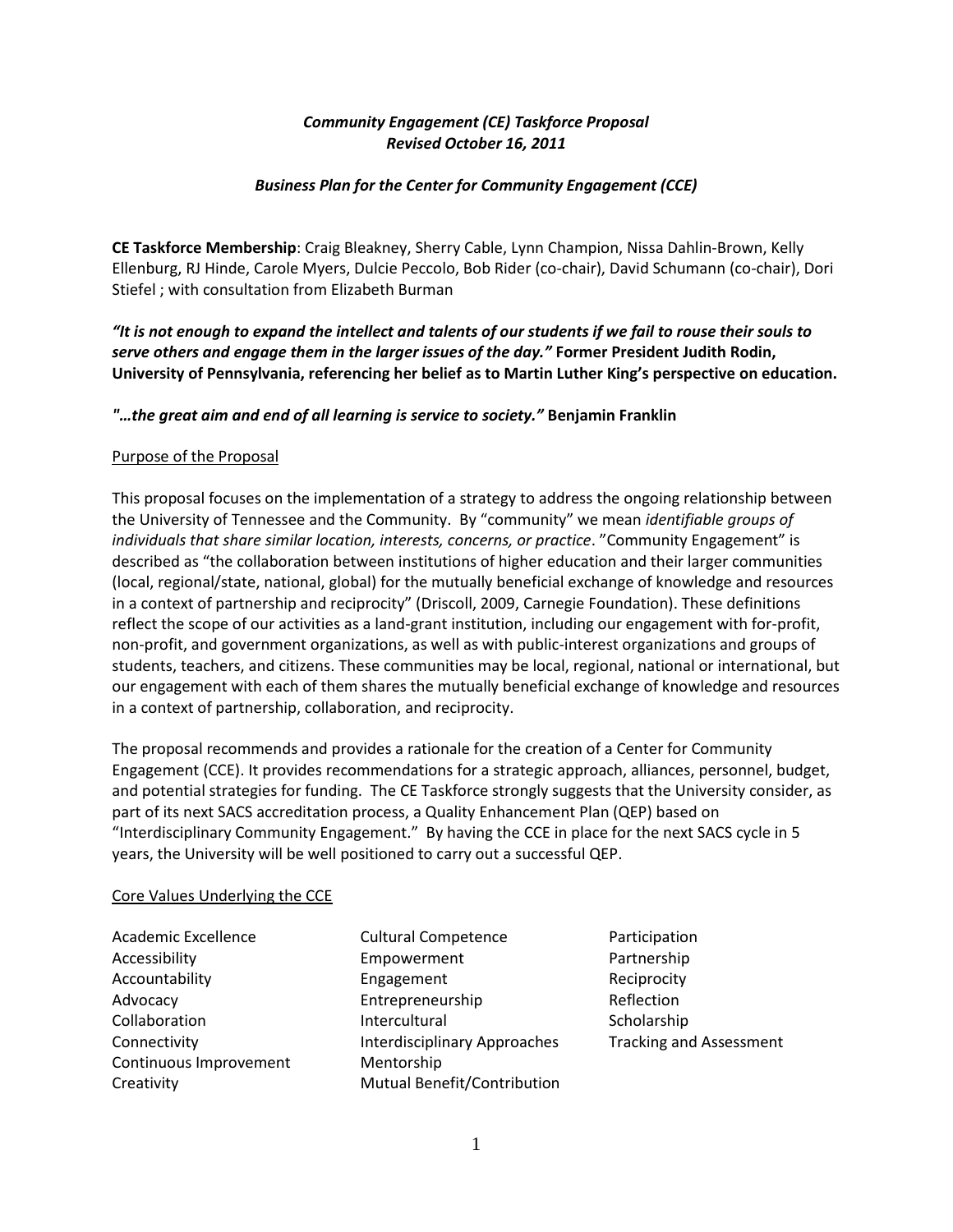## Learning Approaches to be Promoted promoted through the CCE

Active Engaged Learning **Discovery Based Learning Mentor Based Learning** Experiential Learning Transformational Learning Transformational Learning

## Research Approaches to be promoted through the CCE

Multiple perspectives on philosophy of science Multiple methods of discovery Rigorous data analysis Interdisciplinary research teams Inclusion of both undergraduates and graduate students in research initiatives

### Vision Statement

The vision of the CCE is to establish a presence on the UT campus and in the community recognized as the portal or point of contact between the community and the university. This portal will facilitate communication and engagement that encourages the community and the University to work together to meet each other's needs. While moving to connect, rather than duplicate, all existing outreach and engagement entities on campus, the CCE would also facilitate new community partnerships that address critical issues in Tennessee and worldwide. These new partnerships would employ the best practices articulated and agreed upon by the Association of Public and Land-Grant Universities, the Carnegie Foundation, The W.K. Kellogg Foundation, the American Association of State Colleges and Universities, Campus Compact, and Learn and Serve America.

### Mission Statement

The mission of the CCE is to provide a general connecting point and coordinated infrastructure for partnership between the Community and the University. "Community Engagement" is described as "the collaboration between institutions of higher education and their larger communities (local, regional/state, national, global) for the mutually beneficial exchange of knowledge and resources in a context of partnership and reciprocity" (Driscoll, 2009, Carnegie Foundation). The CCE would provide the university and the community with a mechanism to engage effectively as partners to better meet each other's needs through service-learning, applied research, and other opportunities for meaningful engagement.

## Drivers and Benefits

There are key drivers and derived benefits (outcomes) hat motivate this proposal and benefits that would be derived from implementation of the CCE. These are noted in table 1 below. Each benefit (outcome) will provide a means to assess the success of the Center in carrying out its vision and mission statements.

| Table 1. DITVETS and Defients                                                                  |                                    |  |  |  |  |
|------------------------------------------------------------------------------------------------|------------------------------------|--|--|--|--|
| <b>Drivers</b>                                                                                 | <b>Benefits (Outcomes)</b>         |  |  |  |  |
| Currently UT has no campus portal or point of<br>contact to facilitate partnerships within and | Center would provide such a portal |  |  |  |  |
| among community, faculty, staff, and students                                                  |                                    |  |  |  |  |

| Table 1: Drivers and Benefits |  |
|-------------------------------|--|
|-------------------------------|--|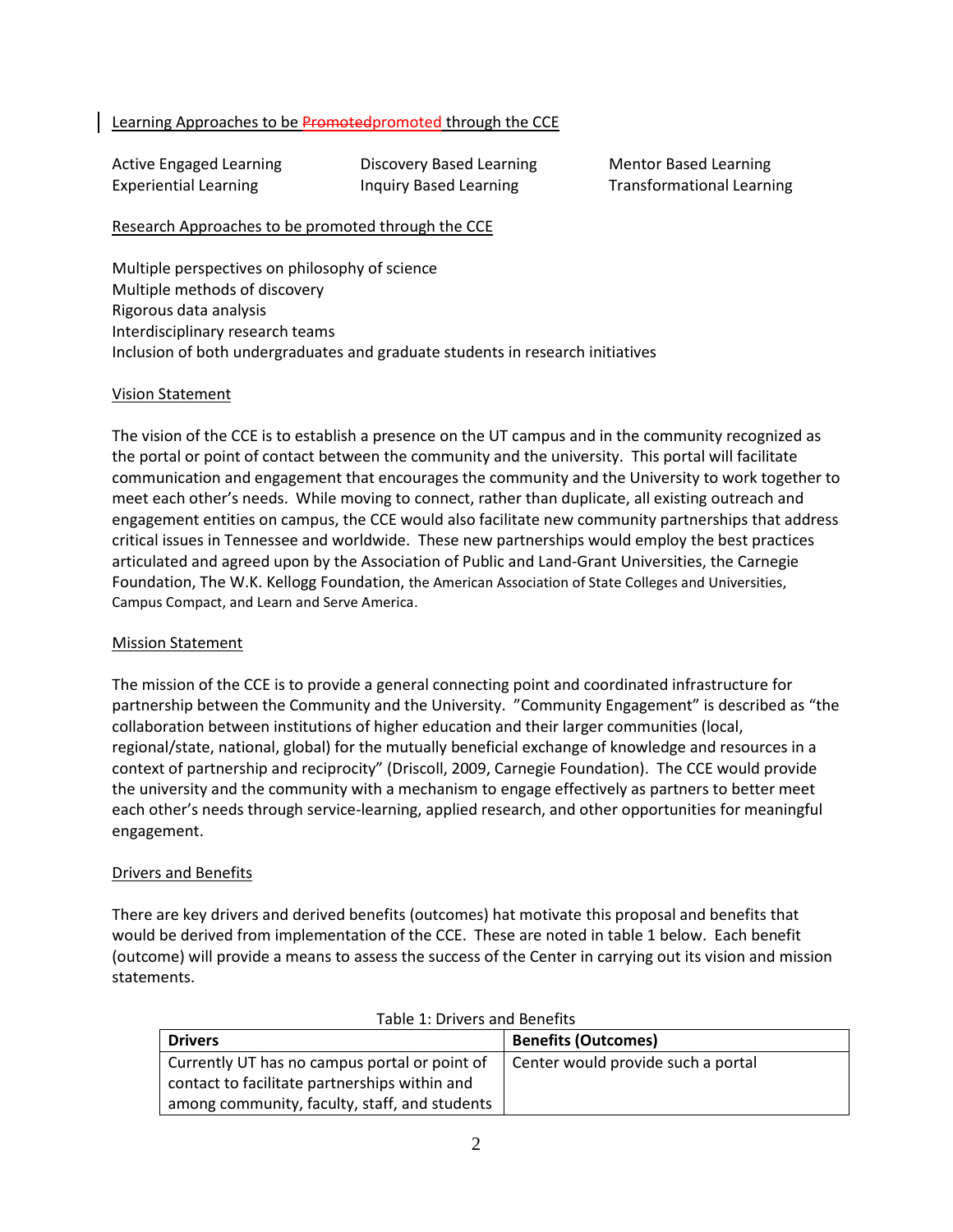| UT is sometimes viewed by community as elite                                            | Center would facilitate faculty, staff, and                                               |
|-----------------------------------------------------------------------------------------|-------------------------------------------------------------------------------------------|
| and disconnected                                                                        | student efforts to engage with community                                                  |
| Land grant mission viewed by some as only                                               | Center would help to involve the entire                                                   |
| relegated to Extension                                                                  | campus in fulfilling this mission, and                                                    |
|                                                                                         | demonstrate this involvement to the public                                                |
|                                                                                         | and the Tennessee Legislature                                                             |
| The university presently has a number of                                                | The Center would showcase the university's                                                |
| valuable community engagement activities,                                               | community engagement for local, state, and                                                |
| but they are not receiving proper recognition                                           | national audiences, and would serve as                                                    |
| for their efforts because these efforts are not                                         | representation of the university's value-add to                                           |
| apparent to the public, state legislators, or<br>potential UT partners and funders.     | society and the community.                                                                |
| The university has many units that offer                                                | The Center would work to promote the work                                                 |
| services to the international, national, state, or                                      | that service- or outreach-units are doing, and                                            |
| local community, but the community is not                                               | would facilitate interdisciplinary partnerships                                           |
| aware of what each offers, nor are other                                                | between campus units, as well as between                                                  |
| service- or outreach-based campus units                                                 | international, national, state, and local                                                 |
|                                                                                         | community groups.                                                                         |
| Many faculty are engaged with the                                                       | The Center would set up a standard process to                                             |
| community, but they are required to                                                     | enable those already involved in community                                                |
| coordinate the logistics themselves, which can                                          | engagement to focus less on logistics and                                                 |
| make engagement taxing, and serve as a                                                  | more on student learning and research. This                                               |
| deterrent to others                                                                     | would foster increased engagement by the                                                  |
|                                                                                         | rest of the campus by minimizing the legwork                                              |
|                                                                                         | involved and lessening the time required of                                               |
|                                                                                         | other UT units answering the same questions.                                              |
| Students have difficulty getting plugged into                                           | The Center would promote engagement                                                       |
| service or community engagement activities                                              | activities that are already being offered                                                 |
| Students are demanding community service<br>opportunities, as demonstrated by the newly | The Center would facilitate these                                                         |
| formed Community Partnership Service Corps,                                             | opportunities in collaboration with campus<br>units to conduct research and / or service, |
| but there is currently no structure in place to                                         | based on shared student-staff-faculty interest                                            |
| facilitate their efforts and streamline the                                             | and areas of community need                                                               |
| process of serving the community.                                                       |                                                                                           |
| The university hopes to attract and retain                                              | The Center will offer valuable community-                                                 |
| exceptional students, but these students                                                | based learning experiences that will help UT to                                           |
| desire and expect a high level of engagement                                            | meet these students' expectations                                                         |
| in their learning experiences                                                           |                                                                                           |
| In the words of a student: "Students can come                                           | The Center would facilitate widespread                                                    |
| and go from UT and never know what it means                                             | student engagement in civic activities by                                                 |
| to be a good citizen. That's a problem."                                                | taking on the role of getting students, faculty,                                          |
|                                                                                         | and the community plugged in to each other's                                              |
|                                                                                         | needs and offerings                                                                       |
| Students are not participating in programs                                              | The Center would help to showcase                                                         |
| abroad at the same rate as the Top 25                                                   | international service study opportunities to                                              |
| students                                                                                | students through global community                                                         |
|                                                                                         | engagement opportunities                                                                  |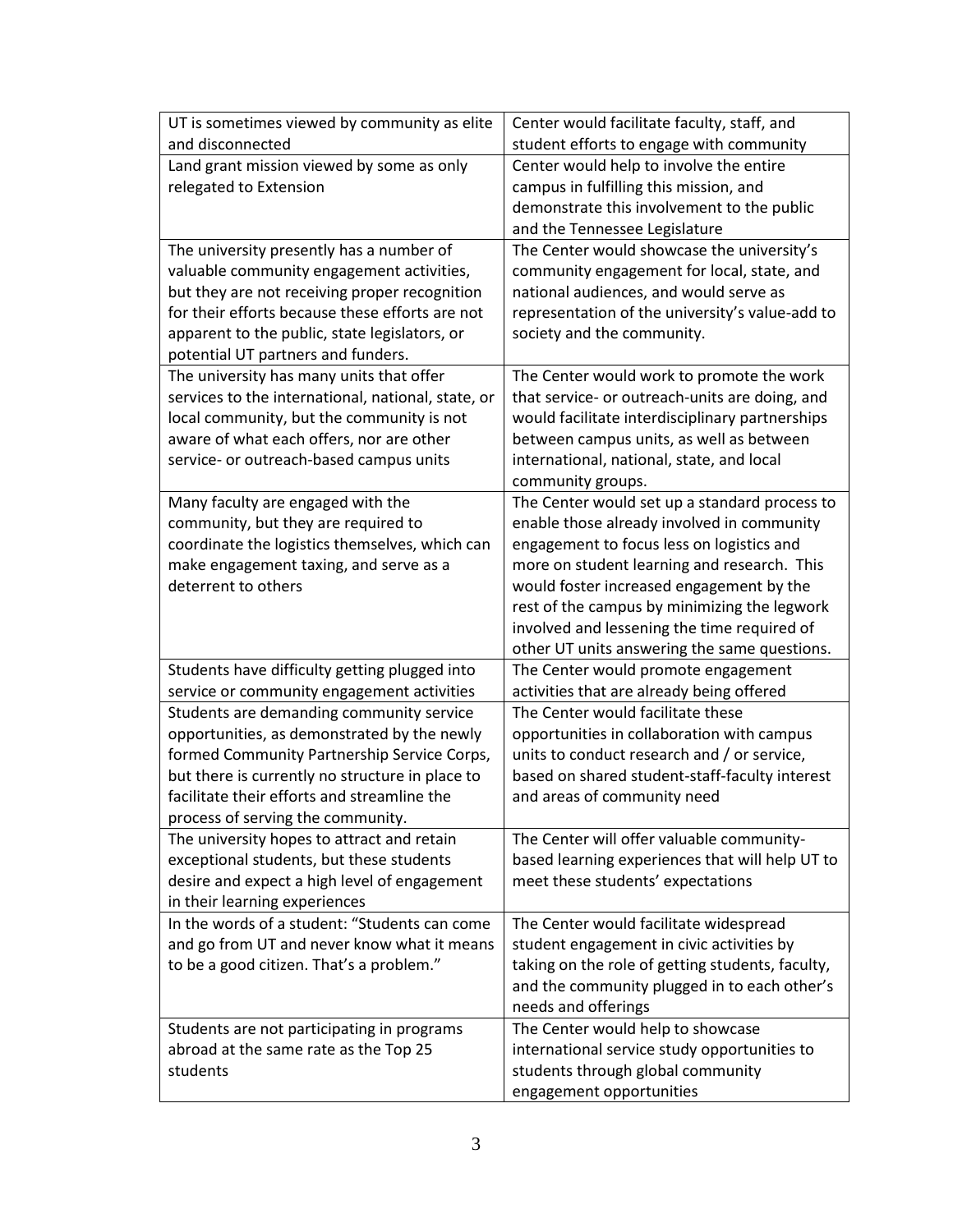| Faculty are missing opportunities to            | The Center would communicate available          |
|-------------------------------------------------|-------------------------------------------------|
| collaborate across departments and colleges     | opportunities for collaboration to faculty      |
| because they are unaware of potential           | across campus and help community groups         |
| opportunities                                   | make the correct connections.                   |
| University research has potential to positively | The Center would help facilitate engaged        |
| impact lives of those in local, state, and      | scholarship by connecting university research   |
| national community through engaged              | to real-world needs                             |
| scholarship, but we are not taking advantage    |                                                 |
| of this opportunity                             |                                                 |
| Our local, state, and national communities      | The Center could facilitate the coordination of |
| face complex, multi-faceted problems, and we    | multi-disciplined approaches necessary to       |
| have the expertise to address these—and         | meeting complex community problems              |
| faculty and students desire to address them $-$ |                                                 |
| but our discipline-based approach is not        |                                                 |
| sufficient to tackle these problems             |                                                 |
| Students are becoming disengaged with the       | The Center would work with the TENN TLC to      |
| traditional methods of instruction, and desire  | help faculty in the use of service-learning or  |
| to be active participants in their learning     | experiential learning to further student        |
| experiences                                     | engagement and learning                         |

## Rational for the Center for Community Engagement

The problems and issues facing society today can best be addressed through coordinated interdisciplinary efforts where institutions of higher education work directly with the community in which they serve. Numerous political officials and university presidents have commented on the importance of this as the relationships between higher education and the communities it serves evolve (Bok 1990; Bringle et al, 1999; Gardner 1995; Kellogg Commission 1999; Kellogg Commission 2006; Lynton; 1995; NASULGC (currently the APLU), 2007 as cited in the Hanover Report, May 2008).

In addition, significant expert opinion and some recent research have reflected that community engagement can be a useful strategy for addressing and improving retention of students and improving the quality of learning (Astin et. al., 2000; Hatcher et. al., 2002; Kuh, 2005; Simonet, 2008). For example, Simonet (2008) summarized the research that ties service learning to four critical engagement categories (cognitive, behavioral, emotional, social), each with its own set of outcomes related to retention. Community engagement also provides a means to reinforce with State of Tennessee officials the important role the University serves with regard to the growth and improvement of communities throughout the state.

At the moment, the University of Tennessee Knoxville has no such campus wide coordinated interdisciplinary facilitation of community engagement. All efforts to engage the community have been piecemeal, which has caused significant frustration at both the university and community levels. This proposal for establishing the CCE will directly address this need for coordinated disciplinary and interdisciplinary facilitation of mutually beneficial activities, specifically tied to the teaching, research and service mission of the University.

The Top 25/Vol Vision, the University's Civility Initiative, and Ready for the World all focus on the need to elevate the experience of our students in our global society and to recruit and retain an engaged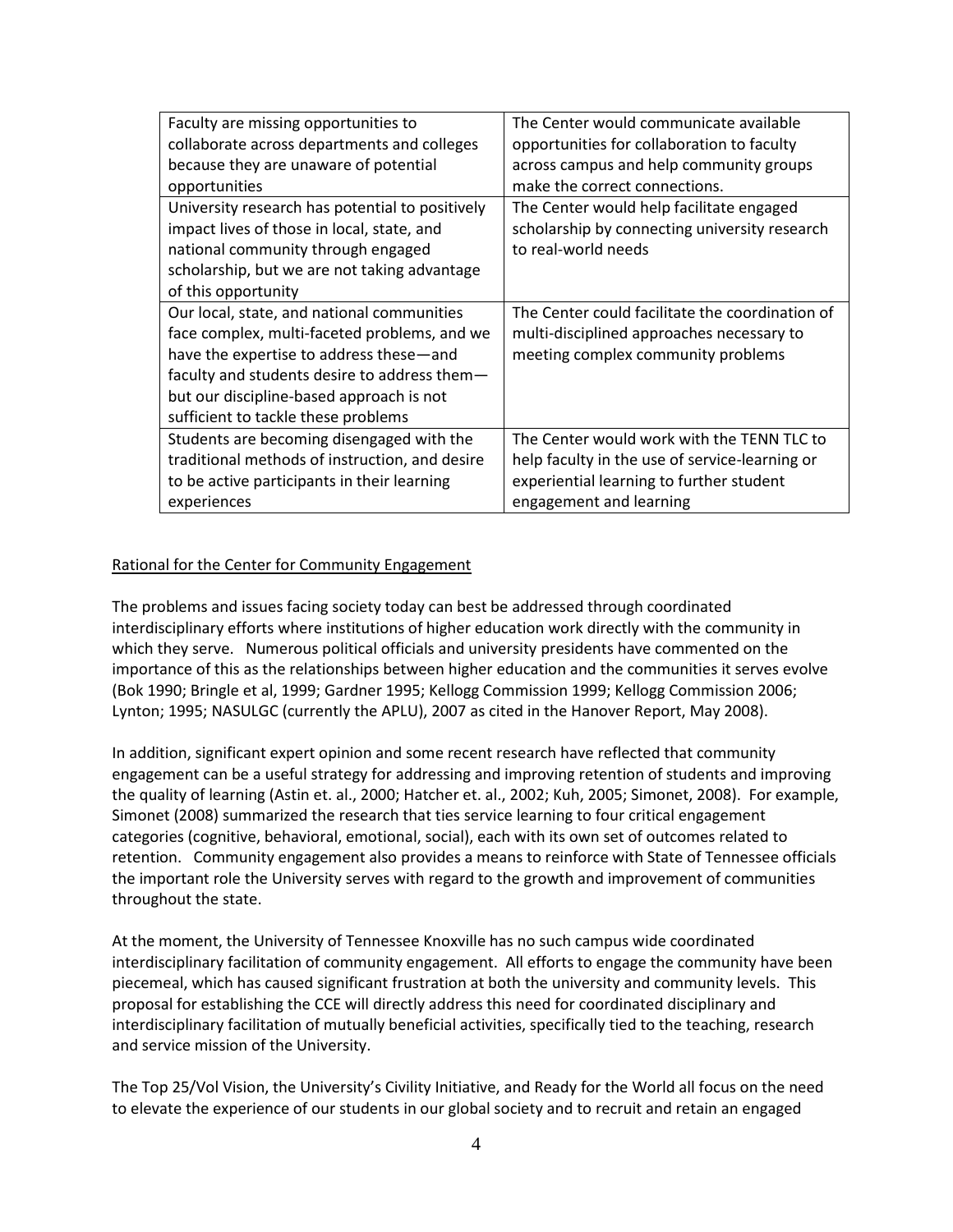faculty. Our students want to be part of enhancing their community as evidenced in student organizations established to learn and serve, such as Team Vols, Clinic Vols, Jazz for Justice, and the Community Partnership Service Corp. These visionary initiatives reflect the importance of engaging our students and challenging them to develop their individual skills, knowledge, and talent and become the responsible citizenry of tomorrow. Today's "Research Very High Intensity" university faculty are continually being charged with helping resolve societal issues through research and encouraging students to increase their knowledge and experience to make important contributions to the betterment of society. The entity proposed here is designed to facilitate the progress of our students and the engagement of our faculty in direct work to enhance the community.

Feedback from the Carnegie Foundation for the Advancement of Teaching reviewers of UT's unsuccessful submission for classification as a Community Engagement Institution revealed the need for UT to focus on three key areas. The first was to institutionalize engagement (engagement that is "deep and pervasive") by 1) expanding the current outreach and extension missions to a broader focus on community engagement, 2) establishing a coordinating structure for engagement, and 3) developing a campus-level mission statement for engagement. Second, it recommended that UT adopt a campuswide tracking/documentation/assessment mechanism for community engagement activity. Finally, it recommended that UT establish a curricular priority for the experiential/co-curricular/service learning for students which would provide further evidence of alignment with institutional prioritization of engagement. (A fourth point not mentioned by the reviewers but nonetheless critical is a need for increasing professional development support for faculty and staff as they desire to engage with the community)

In their 1999 report, the Kellogg Commission, with participation of many of the Top 25 university presidents, argued that the nation's state and land-grant institutions are not using their intellectual and material resources to improve their communities in a coherent way. Since this report, many of the Top 25 public institutions have made substantial progress in this area (as demonstrated by our benchmark study – please see the Market Analysis section below - and confirmed in The Commission's 2006 report). The University of Tennessee to date has yet to make such progress. Implementation of the CCE would demonstrate the University's commitment to the Commission's charge and reinforce the University's "land grant" mission through opportunities for students to be directly involved in coordinated efforts that educate, create knowledge, and provide service.

## Strategic Priorities

- Involve UT students and faculty in solving today's societal problems and issues
- Leverage interdisciplinary community engagement to take on large problems and issues as determined through an ongoing process of joint assessment of need
- Offer a one stop portal through which the Community may connect with the University of Tennessee and UT may connect with the Community
- Foster coordination, purposefulness, and reciprocity in identifying and addressing societal problems
- Expand service-learning courses and course components
- Showcase to critical stakeholder groups the relationship between UT and the Community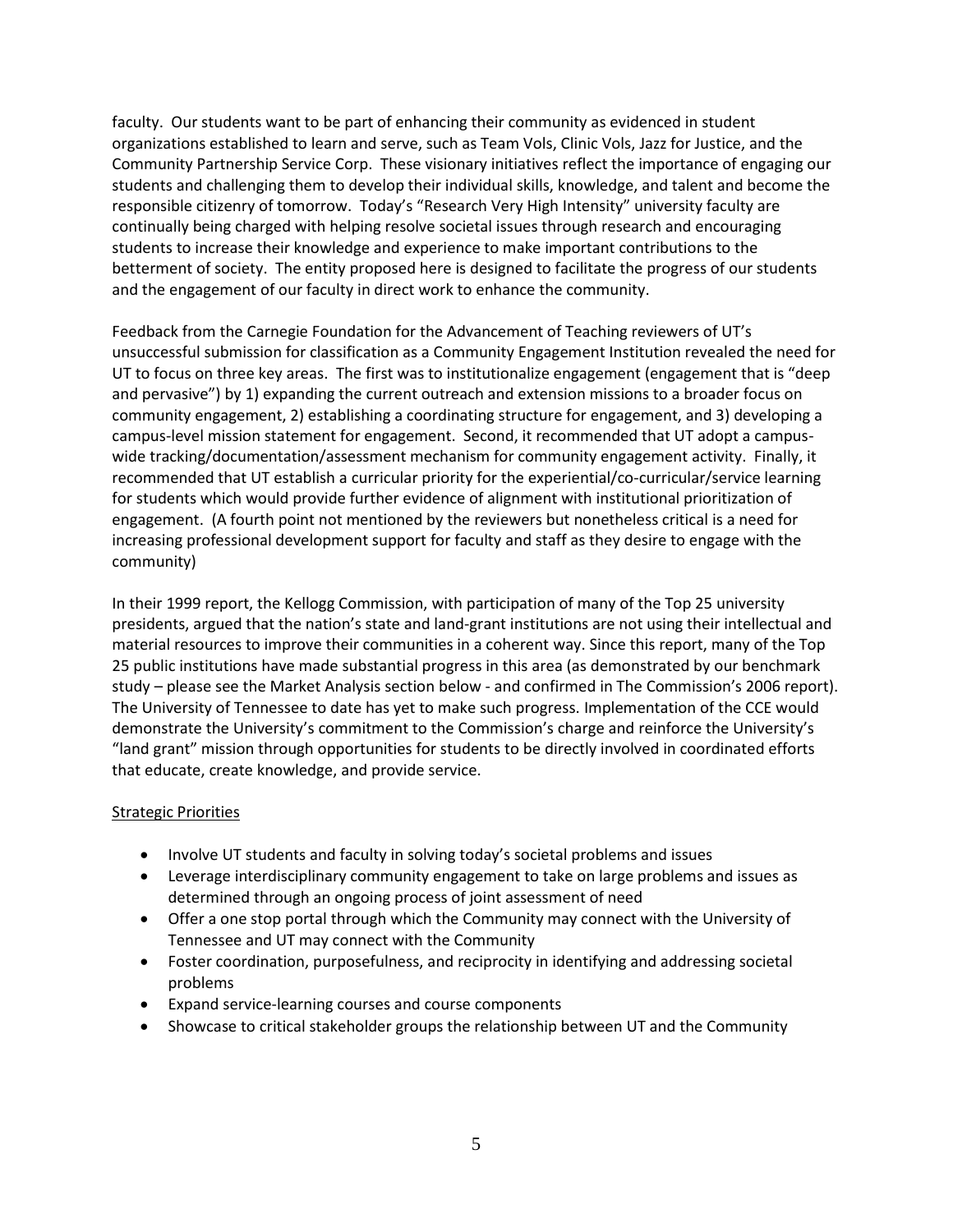# Description of CCE

The CCE is envisioned as a center with staff support that coordinates and facilitates a large network of alliances that includes existing and future UT units, external government agencies and non-profits, school districts, other higher education institutions, and UT faculty and administrators. Some of the potential roles are listed below:

- Create and facilitate partnerships among and between faculty, staff, and students to more effectively engage with the community
- Initial coordination of listing service-learning courses
- Coordination of faculty research that requires community engagement
- Intake service for community inquiries
- Coordination of student and student organization placement with the community engagement needs
- Development and promotion of academically based service-learning courses (ABSL) and their reciprocal benefit for the community and university
- Creation and management of a community engagement policy and process, including transportation, risk management, course design, etc. with regard to faculty, staff and student participation in service-learning activities
- Support of student initiated community engagement programs in collaboration with Student Activities
- Work with other UT learning centers (e.g., TENN TLC, Student Success Center, UT Libraries, Baker Center, OIT Instructional Support, Center for International Education) to facilitate training for faculty and students as needed
- Coordinate with various media services through UT Media Relations to promote community engagement activities (e.g., local NPR, Associated Press wire service, local newspapers, *Tennessee Today, Beacon*).

# List of Strategic Alliances

The list of Alliances appears in Appendix 1. The categories of alliances include 1) the UT Academic Outreach and Engagement Council, 2) existing College-based centers/institutes/programs, 3) UTK/UT entities, and 4) joint entities.

## Marketing Analysis

As mentioned above, the University of Tennessee Knoxville is notably behind in the coordination of its current community engagement efforts and resources. In order to establish the coordination and infrastructure needed to keep pace with our peer institutions, we assessed both the state of the community and that of our fellow public institutions by 1) compiling research on community needs and assets from UT Extension and the Cornerstone Foundation of Knoxville, and 2) conducting an extensive benchmark study of the community engagement of our Top 25 Public Institutes as compared to our own.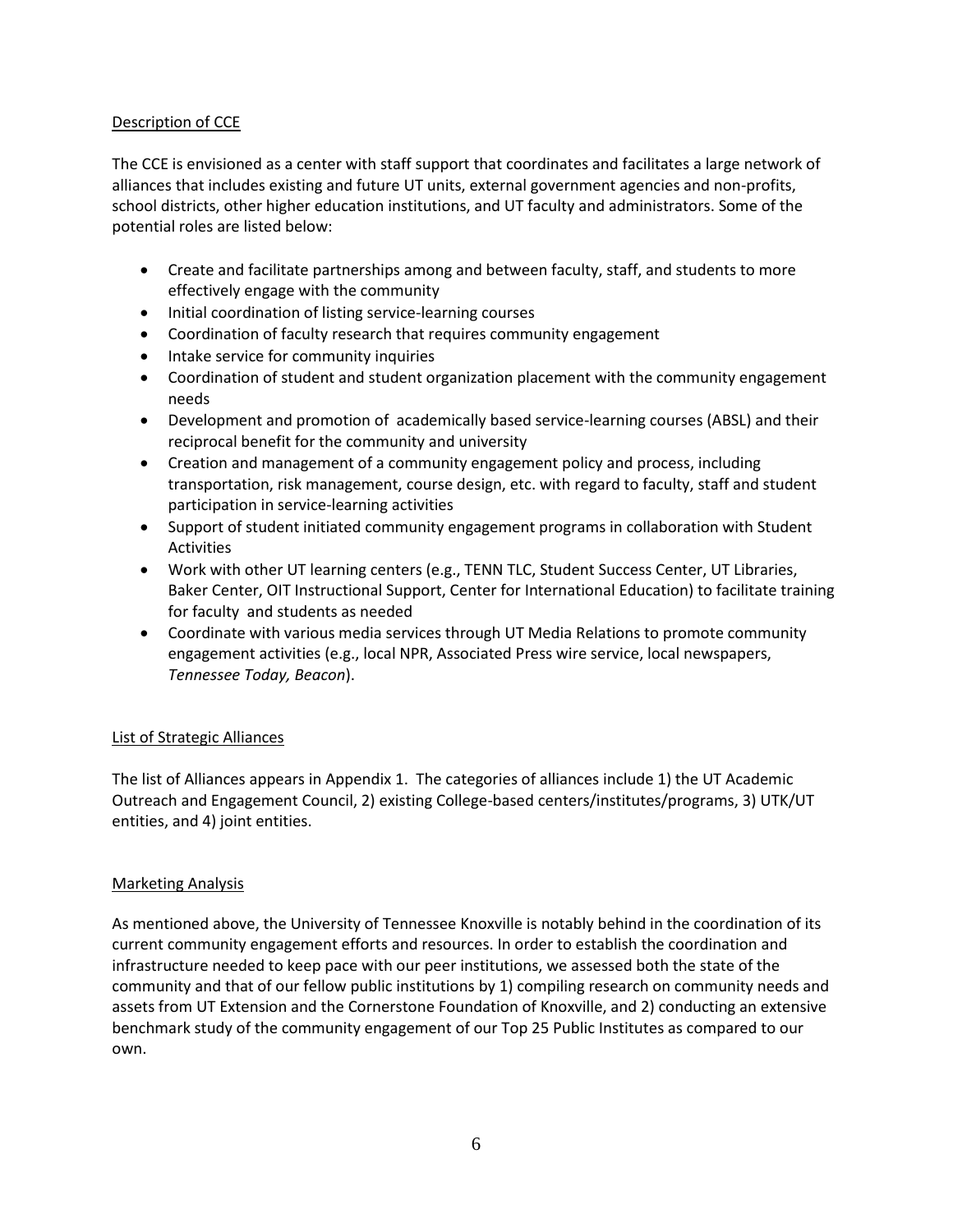Table 2 below outlines the structure of this analysis.

| <b>Researched Entities</b> |                                           |  | <b>Values Assessed</b>                                                                                                                       | <b>Expanded Findings</b>                                                                    |  |  |
|----------------------------|-------------------------------------------|--|----------------------------------------------------------------------------------------------------------------------------------------------|---------------------------------------------------------------------------------------------|--|--|
|                            | Local, state, and national<br>communities |  | Community assets and needs                                                                                                                   | Our research sources for<br>community assets and needs are<br>provided in the section below |  |  |
|                            | Top 25 Public Institutions                |  | Carnegie classification<br><b>TRUCEN</b> membership<br>Formalized service-learning<br>Top-tier leadership<br>Coordination and infrastructure | A case profile for each Top 25<br>institution is available upon request                     |  |  |

Regarding the Community: It was deemed appropriate to collect what existing data the CE Taskforce could with regard to community assets and needs. It is also recognized that an assessment by the community is critically important and that this be an ongoing process. Thus, as detailed in the Strategic Plan section below, among the first steps of the proposed process are to establish an advisory board in which we might collaborate with community partners in such an assessment. This ongoing, collaborative assessment will be used to continually inform and develop the CEE and VC services and use of student, faculty, staff, and community partner time and effort.

Regarding the Top 25: In order to better understand the state of community engagement among our university peers, the CE Taskforce sought to identify 1) existing trends in the outreach and engagement approaches among our national Top 25 sample, 2) level of effort or coordination associated with this sample as compared to UTK, and 3) potential models upon which to base our approach.

The findings of our research are presented below.

# *Local, State, and National Community Assets and Needs*

The Association of Public and Land-Grant Universities (APLU), formally known as the National Association of State Universities and Land-Grant Colleges (NASULGC), has identified ten areas of engagement that public institutions should address through partnership with local, state, and national communities. These areas are: K-12 education, urban issues, democratization, health and well-being, poverty, higher education, internationalization, natural resources and environment, security, and energy (NASALGC, 2007). The CE Taskforce acquired data from UT Extension and the Knoxville Cornerstone Foundation on the state of our local, state, and national communities. Links to their research are listed below:

UT Extension <http://trend.ag.utk.edu/webinar/CapacityBuildingAssetMapping.wmv> <http://trend.ag.utk.edu/webinar/Webinar2.pdf> <http://srdc.msstate.edu/fop/brochures/fop.pdf> <http://trend.ag.utk.edu/overview.html>

Cornerstone Foundation of Knoxville <http://www.cornerstoneofknoxville.org/research.html>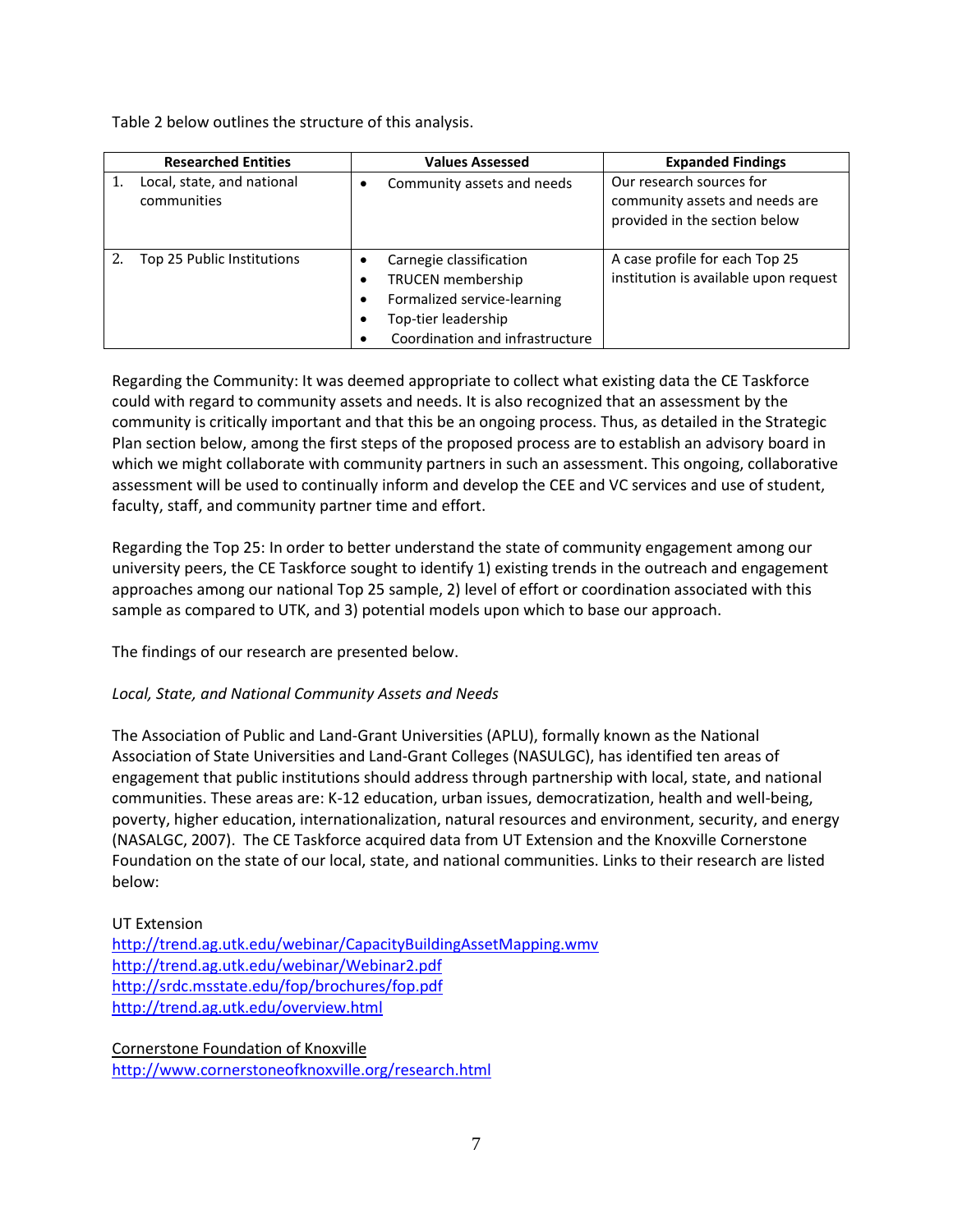#### *Engagement Characteristics of the Top 25 Public Institutions*

The results of this benchmarking study are outlined in Table 3 below, followed by UTK's results in the same categories. The indicators were as follows:

### *1. Carries Carnegie Foundation for the Advancement of Teaching's Community Engagement Classification =17 total (65%).*

In order to receive this new (2006) classification, institutions must document institutionalized practices of community engagement that show alignment among mission, culture, leadership, infrastructure, strategic planning, resource budgeting, faculty teaching and scholarship, community partnerships, student engagement tied to the curriculum, and the use of institutional measurement tools to track and assess both the university impact and community impact of these mutually-beneficial practices. Tennessee institutions also carry this classification, including UT Martin & UT Chattanooga.

#### *2. Member of Campus Compact (noting TRUCEN membership \*) (The Research University Civic Engagement Network) = 19 total (73%) Campus Compact; 11 total (42% TRUCEN)*

Campus Compact is the only national association of higher education that focuses exclusively on campusbased civic engagement. The membership includes public and private 2 and 4 year institutions of higher education. The Research University Civic Engagement Network (TRUCEN), established in 2007, works to advance civic engagement and engaged scholarship among research universities and to create resources and models for use across higher education. TRUCEN calls upon research university colleagues to embrace a bold vision for civic and community engagement and work to bring it about.

#### *3. Has formal, campus-level, service-learning program = 21 total (81%)*

May include: Funding available for faculty stipends for course development and/or community-based project expenses (Berkeley); database of opportunities (Maryland); "civic engagement" minor (UCLA); Community-based research grants for students (Virginia); resources (and fund-raising) for student teams, graduate student fellowships, faculty fellowships, common courses, training workshops, and seminars (Virginia); robust support and information for community partners (North Carolina, Chapel Hill); associated learning community (Illinois); strong connections with student volunteer programs (Wisconsin); connections with graduate research to link theory with practice (UC Davis); links with campus diversity and globalization initiatives (Washington); connections to undergraduate research (Washington); connections to extension office (Penn State); tracking and evaluation instruments (Ohio); ongoing faculty development: workshops, round-tables, consultations (Georgia)

*4. Has top-tier Outreach/Engagement leadership at Assistant-Provost level or above = 21 total (81%)* Generally the presence of a top-tier leadership position at the Assistant-Provost level or above is associated with a high institutional outreach/engagement priority.

#### *5. "Traditional Center" or unit as defined below = 12 total (46%)*

The criteria used to qualify units as a "traditional center" were: 1) the unit has a community focus, 2) the unit is campus-wide, 3) the unit serves as a portal to the community, and 4) the unit serves students, faculty, and the community. Generally those institutions that held such a unit did not have a system of coordinated units with a central office (value #6), but the University of Minnesota had both. Also notable is that UCLA has two units that fit the above criteria: The Center for Community Partnerships and the Center for Community Learning.

#### *6. System of coordinated units with a central office = 8 total (31%)*

This value applies to those institutions that have an infrastructure of coordinated units under the umbrella of—or in some way coordinated by—a central office. As noted above, generally those institutions do not have a "traditional center" as defined above (because the central office plays this role), but the University of Minnesota has both.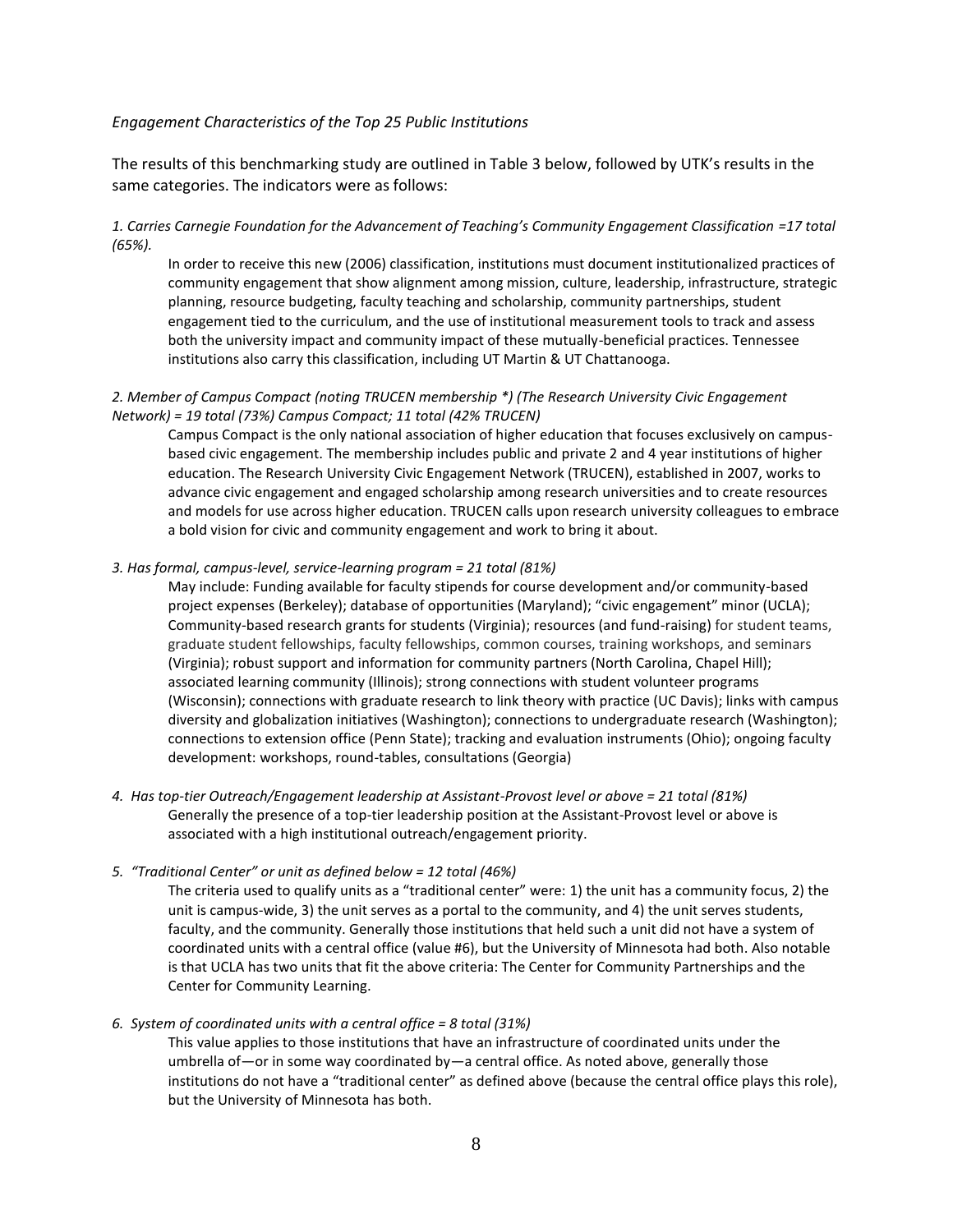| Institution         | Carnegie (1)          | Campus                 | Formal SVLN    | Minimum               | Traditional      | System of      |
|---------------------|-----------------------|------------------------|----------------|-----------------------|------------------|----------------|
|                     |                       | Compact                | (3)            | Assistant-            | "Center" (see    | coordinated    |
|                     |                       | (TRUCEN <sup>*</sup> ) |                | Provost O/E           | criteria         | units with     |
|                     |                       | membership             |                | leadership            | below $(5)$      | central office |
|                     |                       | (2)                    |                | (4)                   |                  | (6)            |
| Aspirational        |                       |                        |                |                       |                  |                |
| <b>UC Berkeley</b>  |                       | $\mathtt{X}$ $\ast$    | $\mathbf X$    | $\mathbf X$           | $\mathbf X$      |                |
| <b>UCLA</b>         | $\mathbf X$           | $\mathtt{X}$ *         | $\overline{X}$ | $\overline{\text{X}}$ | $\overline{X}$   |                |
| Virginia            |                       | $\mathbf X$            | $\overline{X}$ | $\frac{X}{X}$         | $\overline{X}$   |                |
| UM-Ann              | $\mathbf X$           | $X^*$                  | $\overline{X}$ |                       | $\overline{X}$   |                |
| Arbor               |                       |                        |                |                       |                  |                |
| UNC-Chapel          | $\mathbf X$           | $X^*$                  | $\mathbf X$    |                       | $\boldsymbol{X}$ |                |
| Hill                |                       |                        |                |                       |                  |                |
| Illinois-           | $\mathbf X$           |                        | $\mathbf X$    | $\mathbf X$           |                  | $\mathbf X$    |
| Urbana-             |                       |                        |                |                       |                  |                |
| Champaign           |                       |                        |                |                       |                  |                |
| UW-Madison          | $\mathbf X$           | $X^*$                  | $\mathbf X$    |                       | $\mathbf X$      |                |
| UC-Davis            |                       |                        | $\mathbf X$    | $\mathbf X$           |                  |                |
| UC-Santa            |                       |                        |                |                       |                  |                |
| Barbara             |                       |                        |                |                       |                  |                |
| UW-Seattle          |                       | $\mathtt{X}$ *         | $\mathbf X$    | $\mathbf X$           | $\mathbf X$      |                |
| Penn State          | $\mathbf X$           |                        | $\mathbf X$    | $\overline{X}$        |                  | $\mathbf X$    |
| Florida             |                       | $\mathbf X$            | $\mathbf X$    |                       | $\mathbf X$      |                |
| Ohio State          | $\mathbf X$           | $\overline{X^*}$       | $\mathbf X$    | $\mathbf X$           | $\mathbf X$      |                |
| Maryland-           |                       | $X^*$                  | $\overline{X}$ |                       | $\overline{X}$   |                |
| <b>College Park</b> |                       |                        |                |                       |                  |                |
| Pittsburgh          |                       | $\mathbf X$            |                | $\mathbf X$           |                  |                |
| <b>Target</b>       |                       |                        |                |                       |                  |                |
| U of Georgia        | $\mathbf X$           | $\mathrm{X}^*$         | $\mathbf X$    | $\mathbf X$           |                  | $\mathbf X$    |
| Clemson             | $\overline{\text{X}}$ | $\mathbf X$            | $\mathbf X$    | $\overline{\text{X}}$ |                  | $\mathbf X$    |
| Purdue              | $\overline{X}$        | $\overline{X}$         | $\mathbf X$    | $\overline{X}$        |                  | $\mathbf X$    |
| Texas A&M           |                       |                        |                |                       | $\boldsymbol{X}$ |                |
| Minnesota           | $\mathbf X$           | $X^*$                  | $\mathbf X$    | $\mathbf X$           |                  | X              |
| Rutgers             | $\overline{\text{X}}$ |                        | $\mathbf X$    | $\overline{\text{X}}$ | $\mathbf X$      |                |
| Indiana             | $\overline{X}$        | $\mathbf X$            | $\mathbf X$    | $\overline{X}$        | $\mathbf X$      | $\mathbf X$    |
| Michigan            | $\mathbf X$           | $\overline{X^*}$       | $\mathbf X$    | $\overline{X}$        | $\mathbf X$      | $\mathbf X$    |
| State               |                       |                        |                |                       |                  |                |
| Peer                |                       |                        |                |                       |                  |                |
| Auburn              | $\overline{X}$        | $\overline{X}$         |                | $\mathbf X$           | $\mathbf X$      |                |
| Iowa State          | $\overline{X}$        |                        | X              | $\overline{X}$        |                  |                |
| NC State-           | $\overline{X}$        | $X^*$                  | $\overline{X}$ | $\overline{X}$        |                  | (proposed)     |
| Raleigh             |                       |                        |                |                       |                  |                |
| <b>UTK</b>          |                       | $X^*$                  |                | X (position           |                  |                |
|                     |                       |                        |                | under                 |                  |                |
|                     |                       |                        |                | review)               |                  |                |

Table 3 Benchmarking Distribution List for Top 25 and UTK Community Engagement

Through the course of our investigation, the CE Taskforce determined that the university and the community share the same overarching need. That is: the university needs coordination of existing outreach and engagement efforts in order to streamline processes and advance its national standing in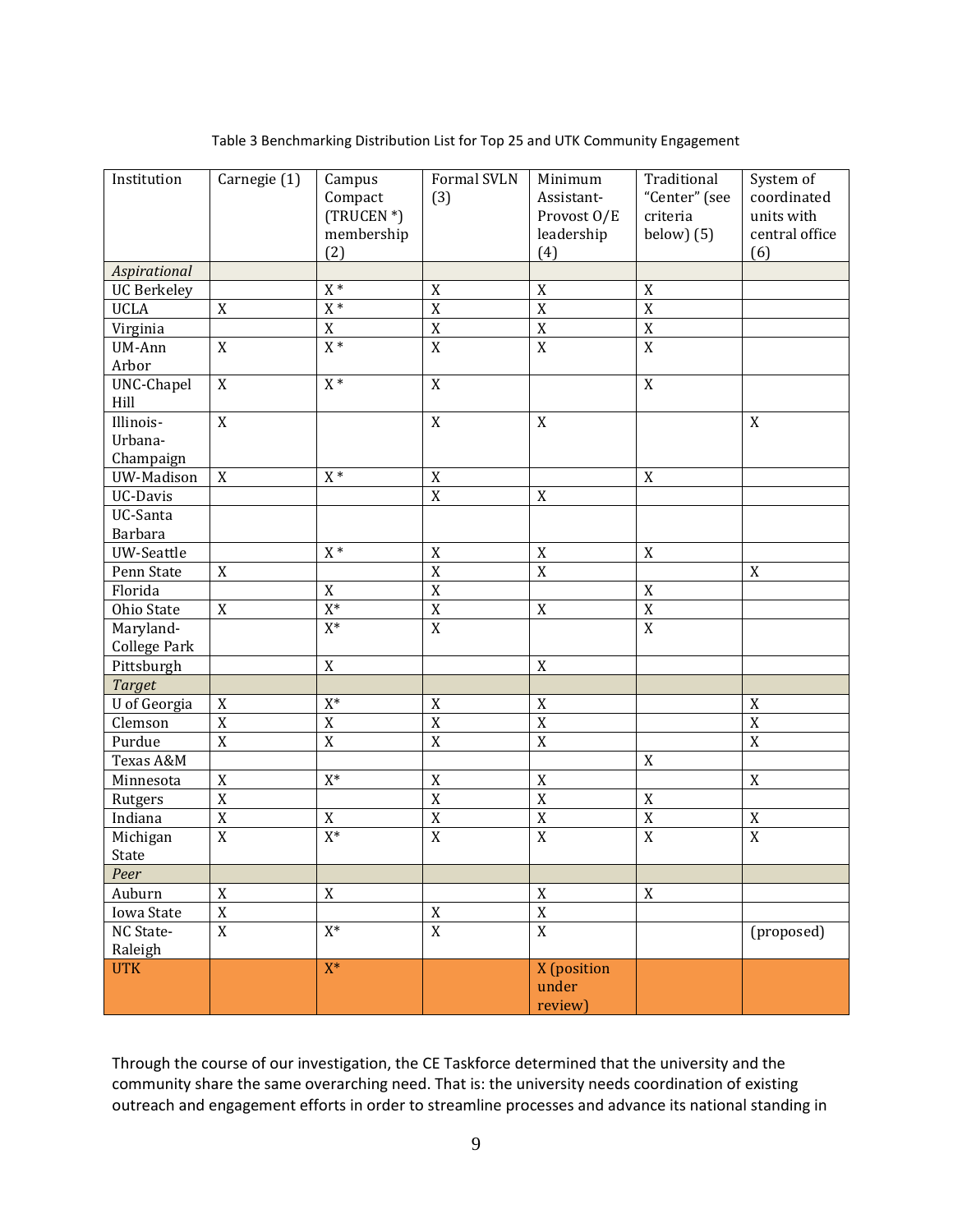outreach and engagement; the community needs a single portal for communication and partnerships with the university. Thus, the proposed plan addresses both of these needs.

# Strategic Plan

Center for Community Engagement

- Objective 1: Identify funding, both internal and external
	- o Strategy 1: establish with the Provost and Chancellor initial funding or initial budget
	- o Strategy 2: approach external funding sources (e.g., Cornerstone, East Tennessee Foundation, Niswonger Foundation, Netter Center at University of Pennsylvania, PACE, etc.)
	- o Strategy 3: establish a UT Development team to assess and recruit donor support
- Objective 2: Put initial leadership and support staff in place
	- o Strategy 1: recruit a director and support staff (see Personnel Section)
	- o Strategy 2: write PDQ's, have reviewed to confirm salary range (members of the CE Taskforce could serve as search committee for the director)
- Objective 3: Under the director's leadership establish planning committee
	- $\circ$  Strategy Identify community representatives, faculty, administrators, staff, and students
	- o Strategy Plan and convene an initial meeting
- Objective 4: Under the director's leadership, establish a community advisory board to help the CCE assess community needs
	- $\circ$  Recommendation: This board could reflect a combination of the existing University Outreach and Engagement Council and a group equal or greater in number, of identified community leaders. It is the CE Taskforce's belief that this would be an ideal role for the existing Council given the faculty representation across campus and the level of commitment from Council members.
	- o Strategy 1 Identify community representatives
	- o Strategy 2 Plan and convene an initial meeting
- Objective 5: Identify with the Provost an initial space for the CCE (consider Dunford or Greve Hall, or try to secure a space in the University Center)
- Objective 6: Initiate a comprehensive online website and eventually a searchable and fairly granular database to record contacts, events, and assessment of community related activities.
- Objective 7: Establish relationships with other teaching and learning entities on campus (UT Learning Consortium (UTLC), Tennessee Teaching and Learning Center (TENN TLC), Student Success Center (SSC), UT Libraries, Center for International Education (CIE), Baker Center for Public Policy, individual colleges
- Objective 8: Establish a network of alliances with other UT community providers
- Objective 9: Identify initial services and promote them, starting small and publicizing early successes
	- o Strategy 1: make the community aware (announcement and reception (use Lynn Champion's survey to assess community needs, contacts, and services)
	- $\circ$  Strategy 2: focus on a small set of community projects (e.g. working in schools, becoming community research conduit, others) and learn from existing successful programs such as Pond Gap, Austin East High Architecture, etc.
	- o Strategy 3: establish the service-learning clearinghouse (create service-learning designation and registration procedure, create database, highlight programs such as Nursing, highlight from student's perspective)
	- o Strategy 4: Investigate and coordinate insurance plan that facilitates process for students and faculty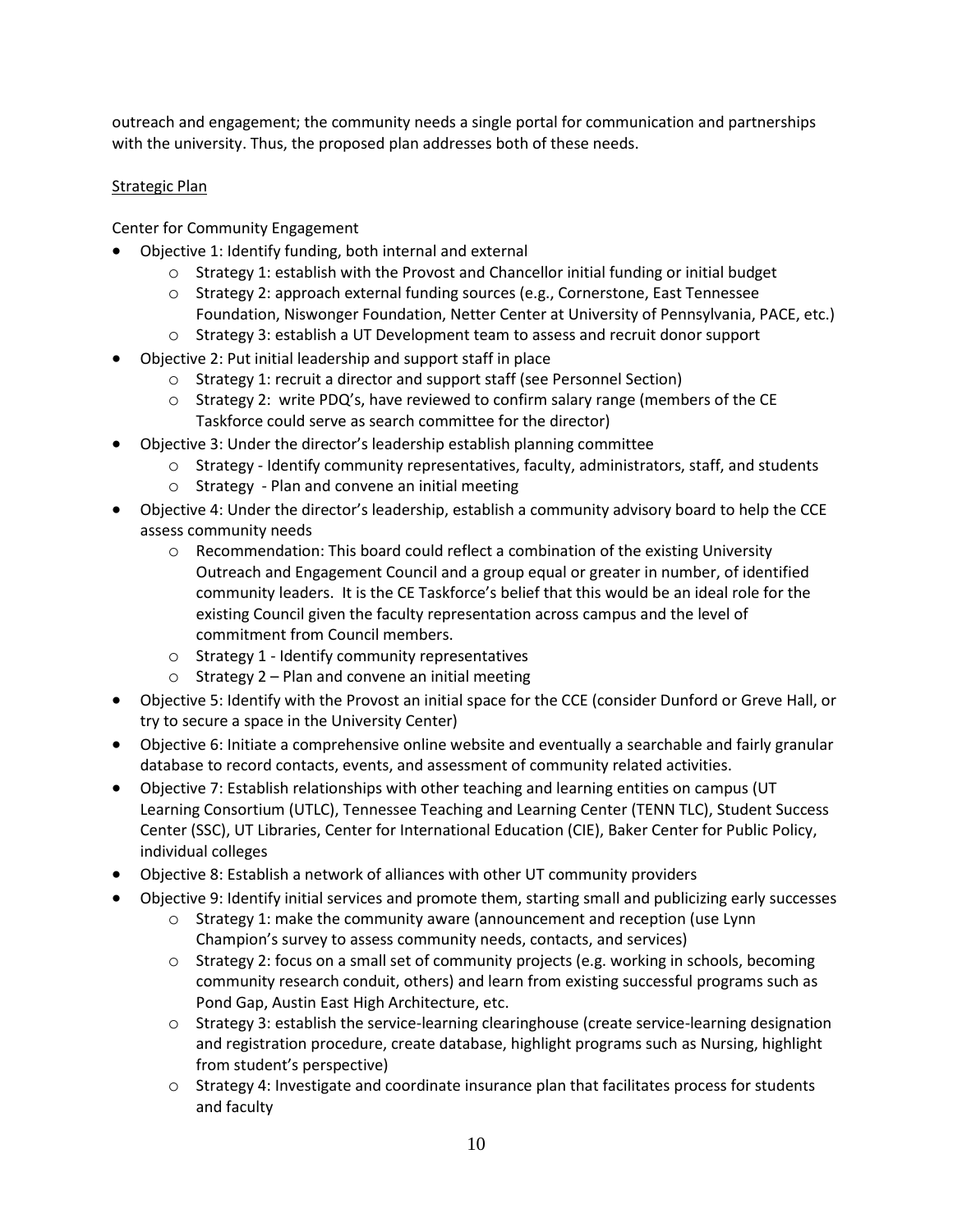- o Strategy 5: make the UT community aware
	- **Tactic: announcement and reception with community and university partners**
	- Tactic: hold communication forum
- o Strategy 6: establish a network to include government and community agencies, UT units and individuals, school districts, and other colleges in the area
- o Strategy 7: communicate with student advocacy groups (Team Vols, Clinic VOLs, INSPIRE, Service Corps)
- Objective 10: Establish CCE Learning Community similar to the Baker Center and College of Business Administration learning communities

## Personnel Plan

### **Stage 1: To Commence Fall 2011**

| <b>Position</b>                      | Year 1 FTE |
|--------------------------------------|------------|
| Administrative Coordinator for   1.0 |            |
| Service Learning                     |            |

## **Stage 2: To Commence Fall 2012**

| <b>Position</b>                  | Year 1 FTE | Year 2 FTE | Year 3 FTE | Year 4 FTE |
|----------------------------------|------------|------------|------------|------------|
| <b>CCE Director</b>              | 1.0        | 1.0        | 1.0        | 1.0        |
| <b>CCE Community Coordinator</b> | 1.0        | 1.0        | 1.0        | 1.0        |
| <b>CCE Administrative</b>        | 1.0        | 1.0        | 1.0        | 1.0        |
| Coordinator Service Learning     |            |            |            |            |
| (see above)                      |            |            |            |            |
| Graduate Assistantships          |            | 1.0        | 1.0        | 1.0        |

## Financial Plan

|                       | Center for Civic Engagement  |          |                 |          |                           |              |                |                     |                |
|-----------------------|------------------------------|----------|-----------------|----------|---------------------------|--------------|----------------|---------------------|----------------|
|                       |                              |          |                 |          |                           |              |                |                     |                |
| Item                  |                              | Yr 1 FTE | Year 1          | YR 2 FTE | Year 2                    | YR 3 FTE     | Year 3         | YR <sub>4</sub> FTE | Year 4         |
| Labor                 |                              |          |                 |          |                           |              |                |                     |                |
|                       | Director - 12 mos.           |          | 80,000.00<br>Ś. |          | \$84,000.00               | $\mathbf{1}$ | \$86,500.00    |                     | \$89,000.00    |
|                       | <b>Community Coordinator</b> |          | 48,000.00<br>S  |          | $1 \mid 5 \mid 50,000.00$ | $1 \vert$    | \$52,000.00    |                     | \$54,000.00    |
|                       | Administrative Coordinator   | 0.5      | 16,250.00<br>\$ |          | 32,500.00<br>Ś.           |              | \$34,000.00    |                     | \$35,500.00    |
|                       | Administrative Assistant     | 0.5      |                 |          | \$23,000.00               |              | \$24,500.00    |                     | \$26,000.00    |
|                       | <b>Graduate Students</b>     |          |                 | 0.5      | Ś.<br>13,500.00           | 0.5          | \$13,500.00    | $\overline{2}$      | \$27,000.00    |
|                       | Undergraduate Students       |          |                 | 0.25     | Ś.<br>4,000.00            | 0.25         | Ŝ.<br>4,000.00 | 0.25                | Ś.<br>4,000.00 |
| Operations            |                              |          |                 |          |                           |              |                |                     |                |
|                       | <b>General Operations</b>    |          | \$15,000.00     |          | Ś.<br>18,000.00           |              | \$21,000.00    |                     | \$25,000.00    |
|                       | Technology                   |          | \$18,000.00     |          | \$<br>4,000.00            |              | 5,000.00<br>Ś. |                     | 8,000.00<br>Ś. |
|                       | Travel                       |          | \$10,000.00     |          | 10,000.00<br>Ś.           |              | \$12,000.00    |                     | \$15,000.00    |
|                       |                              |          |                 |          |                           |              |                |                     |                |
| <b>Totals for CCE</b> |                              | 3        | \$187,250.00    | 4.75     | \$239,000.00              | 4.75         | \$252,500.00   | 6.25                | \$283,500.00   |
|                       |                              |          |                 |          |                           |              |                |                     |                |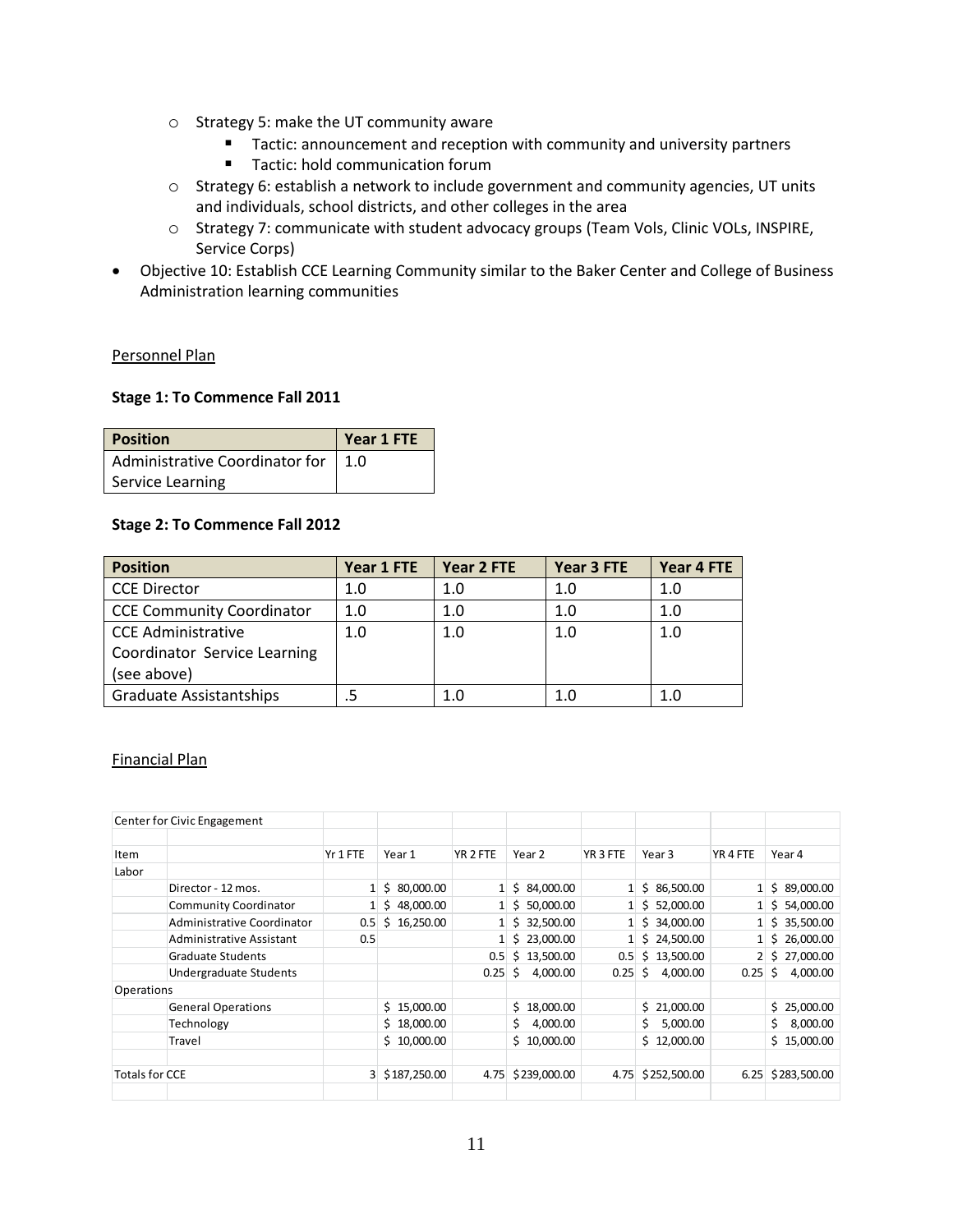Potential Locations (in order of preference)

- UC
- **•** Greve Hall
- Dunford Hall

# **Reference List**

Astin, A., Vogelsgang, L. J., Ikeda, E. K., & Yee, J. A. (2000). How service learning affects students. Los Angeles: UCLA, Higher Education Research Institute.

Bok. 1990. *Universities and the Future of America*. Durham, NC: Duke University Press.

Bringle, Games, and Malloy (eds).1999. *Colleges and Universities as Citizens.* Needham Heights, MA: Allyn & Bacon.

Corporation for National and Community Service. October 2006. "College Students Helping America". [http://www.nationalservice.gov/pdf/06\\_1016\\_RPD\\_college\\_full.pdf](http://www.nationalservice.gov/pdf/06_1016_RPD_college_full.pdf)

Gardner. 1995. *National Renewal.* Washington, DC: Independent Sector.

Hatcher, J. A., Bringle, R. G., & Muthiah, R. (2002, March). The role of service learning on retention of first-year students. Paper presented at the American Association of Higher Education National Conference, Chicago, IL.

Howe & Strauss. 2003. *Millennials Go To College: Strategies for a New Generation on Campus*. American Association of Collegiate Registrars and Life Course Associates: Great Falls, VA.

Kellogg Commission. 1999. "Returning to our roots: The engaged university". <http://www.aplu.org/NetCommunity/Document.Doc?id=183>

Kellogg Commission. 2006. "Public Higher Education Reform Five Years After The Kellogg Commission on the Future of State and Land-Grant Universities". <http://www.aplu.org/NetCommunity/Document.Doc?id=180>

Kiesa et al. 2007. "Millennials Talk Politics: A Study of College Student Political Engagement". *CIRCLE: The Center for Information & Research on Civic Learning & Engagement* and the *Charles K. Fettering Foundation*.<http://www.civicyouth.org/PopUps/CSTP.pdf>

Kuh, D., Kinzie, J., Schuh, J. H., & Whitt, E. J. (2005). *Student success in college: Creating conditions that matter.* San Francisco, CA: Jossey-Bass.

Lynton. 1995. *Making the Case for Professional Service.* Boston, MA: American Association for Higher Education.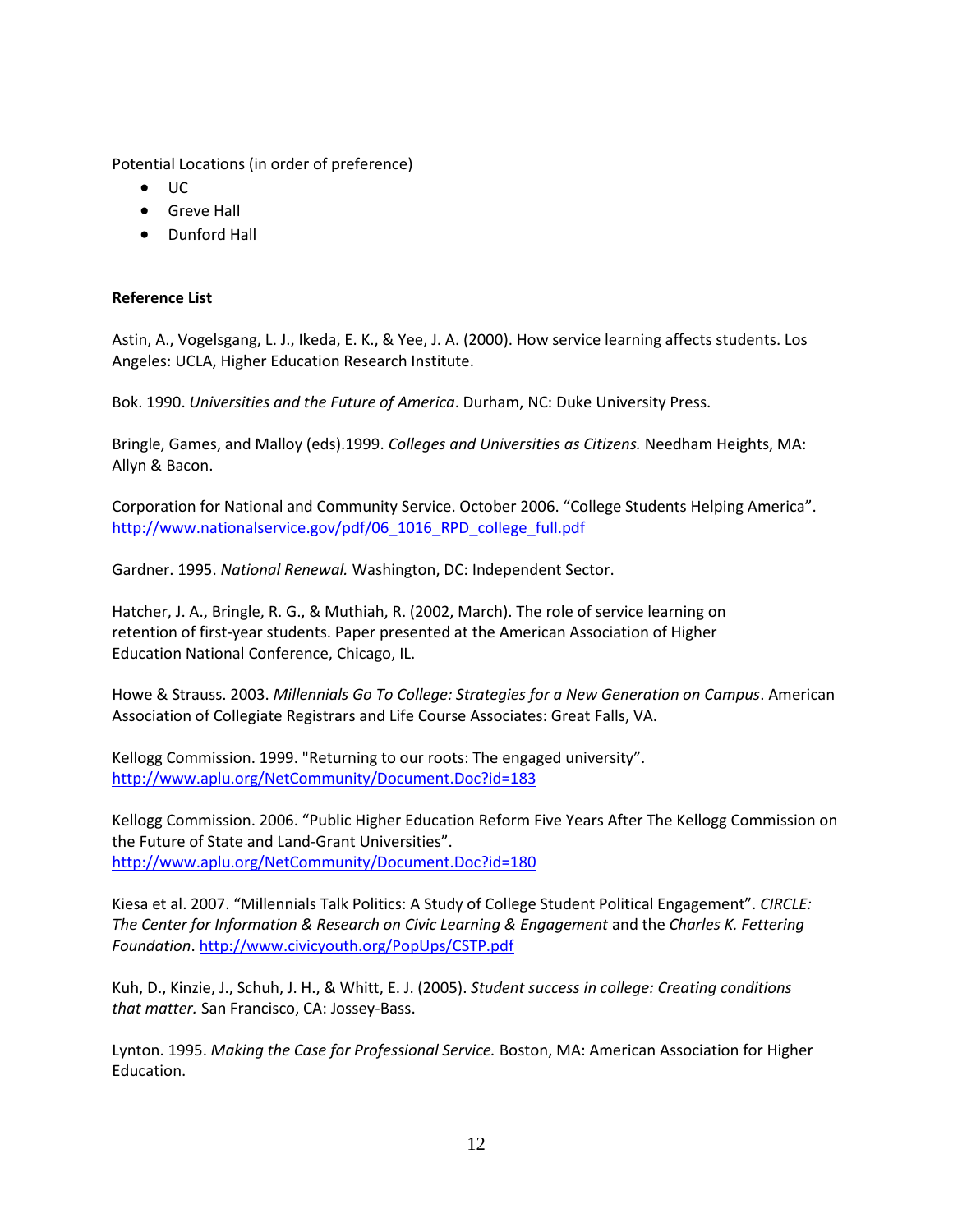National Association of State Universities and Land-Grant Colleges. 2007. "NASULGC on Engagement". <http://www.nasulgc.org/NetCommunity/Document.Doc?id=401>

Rice. 1996. *Making a Place for the New American Scholar.* Washington, DC: American Association for Higher Education.

Simonet, D. 2008. "Service-Learning and Academic Success: The Links to Retention Research". Minnesota Campus Compact. [http://www.compact.org/wp-content/uploads/resources/downloads/MN-](http://www.compact.org/wp-content/uploads/resources/downloads/MN-SL_and_academic_success.pdf)SL and academic success.pdf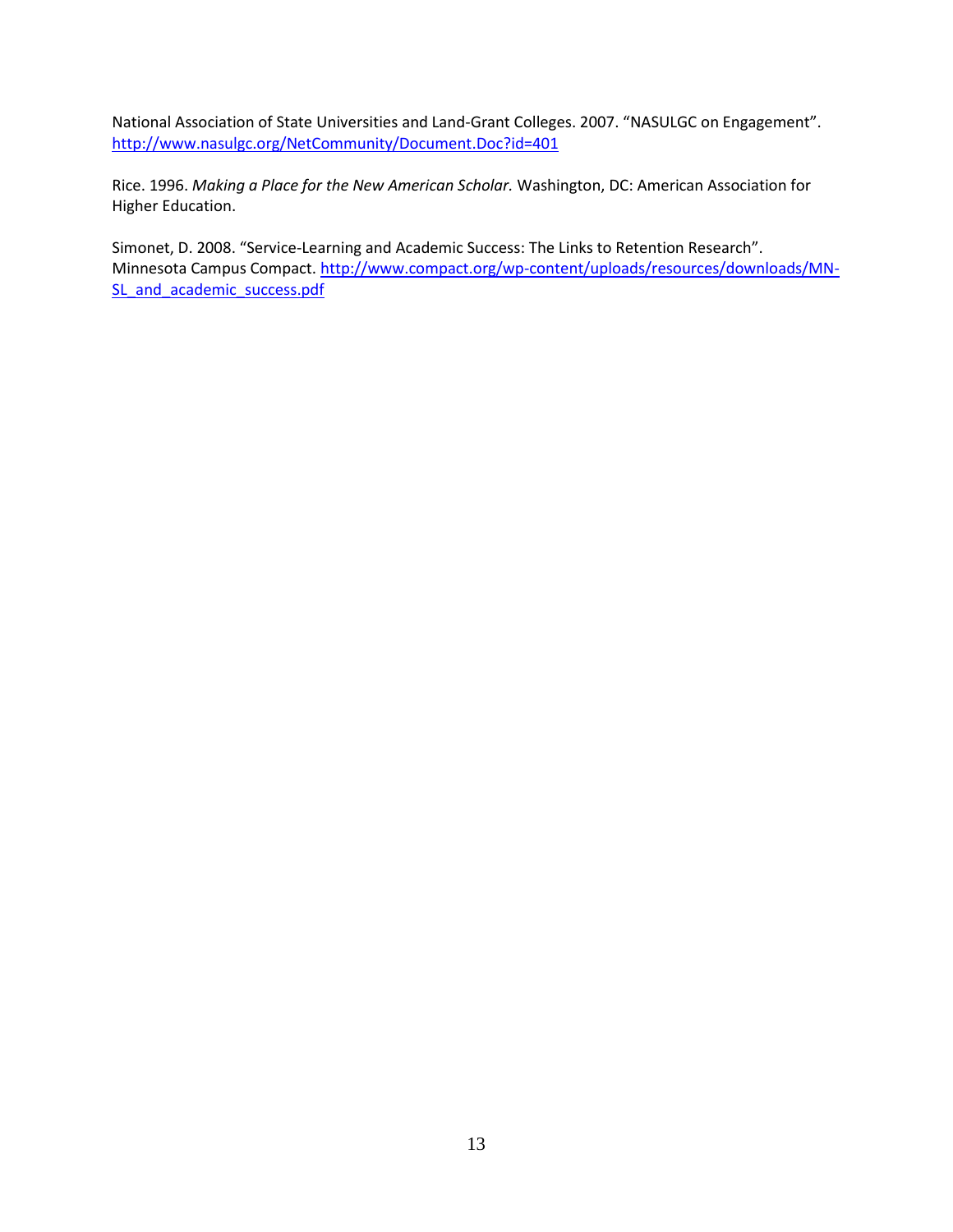# **Appendix 1 – Strategic Alliances (Note: We acknowledge this list is not presently inclusive of all potential or existing alliances)**

- 2011-12 UT Academic Outreach and Engagement Council
	- o Administrative Sponsor Wes Hines
	- o Architecture and Design Rep: Barbara Klinkhammer, Scott Wall
	- o Arts and Sciences Reps: Lynn Champion, Stuart Elston, Marvelene Moore, Sherry Cable
	- o Business Administration Rep: Cindy Raines, David Schumann
	- o CASNR Rep: Robert Burns
	- o Communication and Information Rep: Sam Swan
	- o Education, Health and Human Sciences Reps: Fritz Polite, David Cihak
	- o Engineering Rep: Roger Parsons
	- o Law Rep: Paulette Williams
	- o Nursing Reps: Nan Gaylord; Carol Myers
	- o Social Work Rep: Paul Campbell
	- o Veterinary Medicine Rep: Dennis Geiser
	- o University Libraries Rep: Margaret Casado
- College Based Centers/Institutes/Offices
	- o Institute for Smart Structures (Architecture/interdisciplinary)
	- o Center for the Study of War and Society (A&S)
	- o Center for Social Justice (A&S)
	- o Anderson Center for Entrepreneurship and Innovation (CBA)
	- o Center for Corporate Governance (CBA)
	- o Forum on Global Supply Chain Management (CBA)
	- o Center for Workplace Safety (CBA)
	- o Center for International Study of Youth and Political Conflict (EHHS)
	- o KORN Assessment and Social Skills Center (EHHS)
	- o Center for Literacy Studies (EHHS)
	- o Center for Sustainable Business and Tourism (EHHS)
	- o Center for Transportation Research (Engineering/interdisciplinary)
	- o Advocacy Clinic (Law)
	- o Business Law Clinic (Law)
	- o Domestic Violence Clinic (Law)
	- o Environmental Law Clinic (Law)
	- o Innocence/Wrongful Convictions Clinic (Law)
	- o Mediation Clinic (Law)
	- o Wills Clinic (Law)
	- o Tennessee Cooperative Extension (with connection to CASNR)
	- o Center for Profitable Agriculture
	- o Obesity Research Center (EHHS/interdisciplinary)
	- o Social Work Office of Research and Public Service (SWORPS Social Work)
	- o Center for Applied Research and Evaluation (Social Work)
	- o Children's Mental Health Services Research Center (Social Work)
- UTK/UT Entities
	- o Alumni Affairs
	- o UT Athletics
	- o Baker Center for Public Policy
	- o Black Cultural Center (BCC)
	- o Independent Campus Ministries